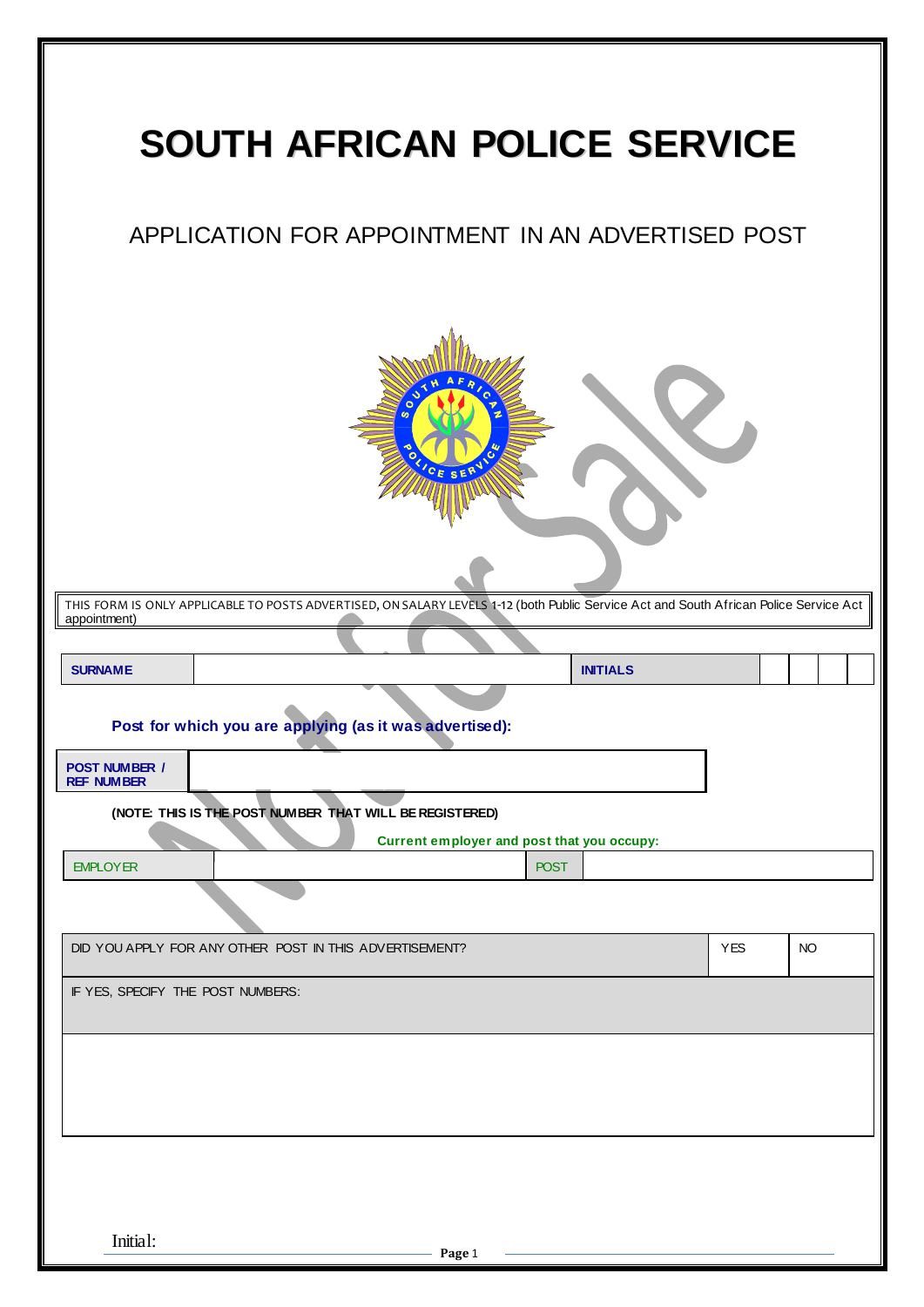## **PLEASE ATTEND TO THE FOLLOWING IMPORTANT DIRECTIVES:**

- The application form must be completed in your own handwriting. All instructions on the application form must be adhered to. Failure to do so may result in the application being turned down.
- · An original application form and CV must be submitted. Copies will not be accepted.
- This form must be sworned to or affirmed and then be signed in the presence of a Commissioner of Oath.
- The CV must contain full particulars of all boards on which an applicant serves, remunerated work outside the public service, career promotions/appointments, career developments, career history, current studies and qualifications.
- Certified copies of an applicant's ID document, motor vehicle driver's licence, all educational qualifications obtained and service certificates of previous employers stating the post occupied, must also be submitted and be attached to every application.
- Verification of qualifications will be done and the appointment will be subjected to confirmation of the qualifications.
- Applicants will be subjected to a vetting process which will include security screening and fingerprint verification.
- Applications must be mailed timeously, prior to the due date. Late applications will not be accepted or considered. Applications that do not meet these requirements will not be considered. **\*\***
- Correspondence may be conducted with successful candidates only.
- Short-listed candidates will be interviewed only on the date and time specified by the relevant selection committee.
- In filling the above post, an applicant whose appointment will promote representivity may receive preference.
- The South African Police Service is not under any obligation to fill a post after it has been advertised.
- Although the post is advertised, the National Commissioner may withdraw the post from the advertisement, re-advertise the post or fill the post by transferring a person at the same level where this is deemed to be in the interest of service delivery.
- The appointment of the successful applicant will come into effect on the first day of the month following the date on which the National Commissioner approved the appointment.
- · Enquiries can be directed to the contact person mentioned in the advertisement.

**\*\***(MAIL YOUR APPLICATION AS SOON AS POSSIBLE, AND PREFERABLY 14 DAYS BEFORE THE DUE DATE.IN SOME INSTANCES POSTAL

ITEMS TAKE MORE THAN 21 DAYS TO REACH US. IF YOU SEND YOUR APPLICATION BY COURIER, SEND IT TO OUR DOOR ADDRESS.

EACH APPLICATION, CURRICULUM VITAE (CV) AND REQUIRED DOCUMENTS MUST EITHER BE STAPLED AT THE TOP LEFT-HAND CORNER OR BOUND ON THE LEFT SIDE. DO NOT USE PAPER CLIPS OR STRINGS.)

| A. PERSONAL PARTICULARS                                                              |                                                |  |  |              |  |  |  |  |  |     |  |     |  |  |  |  |
|--------------------------------------------------------------------------------------|------------------------------------------------|--|--|--------------|--|--|--|--|--|-----|--|-----|--|--|--|--|
| www.www.www.www.www.www.www.www.w<br>wwww                                            |                                                |  |  |              |  |  |  |  |  |     |  |     |  |  |  |  |
| PERSONAL INFORMATION                                                                 |                                                |  |  |              |  |  |  |  |  |     |  |     |  |  |  |  |
| <u>mmmmmmmmmmmmmmmmmmm</u> mmmmmmm                                                   |                                                |  |  |              |  |  |  |  |  |     |  |     |  |  |  |  |
| PERSAL/ FORCE NUMBER (currently in SAPS, SANDF or another Public Service Department) |                                                |  |  |              |  |  |  |  |  |     |  |     |  |  |  |  |
| <b>SURNAME</b>                                                                       |                                                |  |  |              |  |  |  |  |  |     |  |     |  |  |  |  |
| <b>FIRST NAMES</b>                                                                   |                                                |  |  |              |  |  |  |  |  |     |  |     |  |  |  |  |
| <b>IDENTITY NUMBER</b>                                                               |                                                |  |  |              |  |  |  |  |  |     |  |     |  |  |  |  |
| DATE OF BIRTH                                                                        |                                                |  |  |              |  |  |  |  |  |     |  | AGE |  |  |  |  |
| RANK (SAPS or SANDF)                                                                 |                                                |  |  | <b>TITLE</b> |  |  |  |  |  |     |  |     |  |  |  |  |
|                                                                                      | <b>YES</b><br>ARE YOU A SOUTH AFRICAN CITIZEN? |  |  |              |  |  |  |  |  | NO. |  |     |  |  |  |  |
| Initial:<br>Page 2                                                                   |                                                |  |  |              |  |  |  |  |  |     |  |     |  |  |  |  |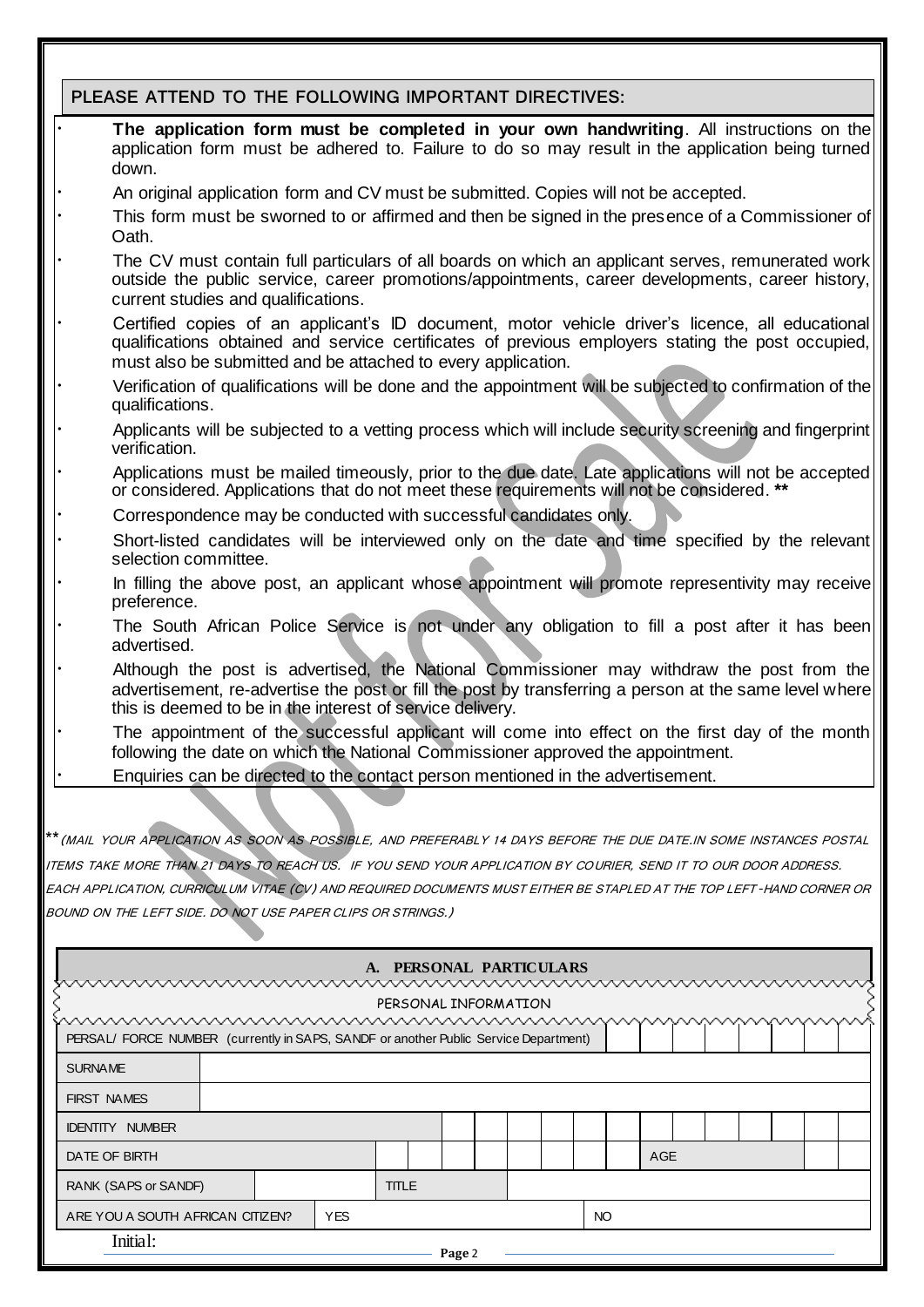| POSTAL ADDRESS                                                                                           |   |                |  |              |            |   | <b>WORK ADDRESS</b> |                  |            |                                   |                 |  |               |  |                 |   |   |
|----------------------------------------------------------------------------------------------------------|---|----------------|--|--------------|------------|---|---------------------|------------------|------------|-----------------------------------|-----------------|--|---------------|--|-----------------|---|---|
|                                                                                                          |   |                |  |              |            |   |                     |                  |            |                                   |                 |  |               |  |                 |   |   |
|                                                                                                          |   |                |  |              |            |   |                     |                  |            |                                   |                 |  |               |  |                 |   |   |
|                                                                                                          |   |                |  |              |            |   |                     |                  |            |                                   |                 |  |               |  |                 |   |   |
|                                                                                                          |   |                |  |              |            |   |                     | POSTAL CODE      |            |                                   |                 |  |               |  |                 |   |   |
| <b>CODE</b>                                                                                              |   |                |  |              |            |   | TELEPHONE (HOME)    |                  |            |                                   |                 |  |               |  |                 |   |   |
| <b>CODE</b>                                                                                              |   |                |  |              |            |   |                     | TELEPHONE (WORK) |            |                                   |                 |  |               |  |                 |   |   |
| <b>CODE</b>                                                                                              |   |                |  |              |            |   |                     | TELEPHONE (FAX)  |            |                                   |                 |  |               |  |                 |   |   |
| <b>CELLPHONE</b>                                                                                         |   |                |  |              |            |   |                     | <b>EMAIL</b>     |            |                                   |                 |  |               |  |                 |   |   |
| <b>AFRICAN</b>                                                                                           | м | F              |  | <b>WHITE</b> |            | м | F                   | <b>COLOURED</b>  |            | м                                 | F               |  | <b>INDIAN</b> |  |                 | м | F |
| <b>MARITAL STATUS</b>                                                                                    |   |                |  |              |            |   | <b>MARRIED</b>      |                  |            | <b>SINGLE</b>                     |                 |  |               |  | <b>DIVORCED</b> |   |   |
| www.www.www.www.www.www.w                                                                                |   |                |  |              |            |   |                     | QUALIFICATIONS   |            | www.www.ww                        |                 |  |               |  |                 |   |   |
| www.www.www.www.www.www.www.www.www.                                                                     |   |                |  |              |            |   |                     |                  |            |                                   |                 |  |               |  |                 |   |   |
| HIGHEST GRADE PASSED IN SCHOOL (PLEASE MARK WITH AN X):<br><b>BELOW GRADE 10</b>                         |   |                |  |              | GRADE 10   |   |                     |                  |            |                                   | <b>GRADE 12</b> |  |               |  |                 |   |   |
| SPECIFY NAME OF SCHOOL                                                                                   |   |                |  |              |            |   |                     |                  |            |                                   |                 |  |               |  |                 |   |   |
| POST SCHOOL QUALIFICATION (IF APPLICABLE, SPECIFY THE FOLLOWING):                                        |   |                |  |              |            |   |                     |                  |            |                                   |                 |  |               |  |                 |   |   |
| <b>INSTITUTION</b>                                                                                       |   |                |  |              |            |   |                     |                  |            |                                   |                 |  |               |  |                 |   |   |
| DEGREE OR DIPLOMA                                                                                        |   |                |  |              |            |   |                     |                  |            |                                   |                 |  |               |  |                 |   |   |
| <b>MAIN SUBJECTS</b>                                                                                     |   |                |  |              |            |   | $\mathbf{1}$ .      |                  |            |                                   | 2.              |  |               |  |                 |   |   |
| <u>MWWWWWWWWWWWWW</u>                                                                                    |   |                |  |              |            |   |                     | DRIVER'S LICENSE | www.www.ww |                                   | wwwwww          |  |               |  |                 |   |   |
| wwwwwwwwwww<br>DO YOU HAVE A DRIVER'S LICENCE?                                                           |   |                |  |              | <b>YES</b> |   |                     | NO               |            | Code (as it is                    | wwww            |  |               |  |                 |   |   |
|                                                                                                          |   |                |  |              |            |   |                     |                  |            | appearing on the<br>licence card) |                 |  |               |  |                 |   |   |
| DATE THAT THE DRIVER'S LICENCE                                                                           |   |                |  |              |            |   |                     |                  |            |                                   |                 |  |               |  |                 |   |   |
| <b>WAS ISSUED</b><br><b>EXPIRY DATE</b>                                                                  |   |                |  |              |            |   |                     |                  |            |                                   |                 |  |               |  |                 |   |   |
|                                                                                                          |   |                |  |              |            |   |                     |                  |            |                                   |                 |  |               |  |                 |   |   |
| PLACE WHERE LICENCE WAS ISSUED                                                                           |   |                |  |              |            |   |                     |                  |            |                                   |                 |  |               |  |                 |   |   |
| <u>www.www.www.wew.www.www.www.www.</u> ww<br>LANGUAGE PROFICIENCY - specify level: - good / fair / poor |   |                |  |              |            |   |                     |                  |            |                                   |                 |  |               |  |                 |   |   |
| <b>LANGUAG</b><br>(1)                                                                                    |   | <b>ENGLISH</b> |  |              |            |   | (2)                 |                  |            |                                   | (3)             |  |               |  |                 |   |   |
| <b>SPEAK</b>                                                                                             |   |                |  |              |            |   |                     |                  |            |                                   |                 |  |               |  |                 |   |   |
| <b>WRITE</b>                                                                                             |   |                |  |              |            |   |                     |                  |            |                                   |                 |  |               |  |                 |   |   |
| <b>READ</b>                                                                                              |   |                |  |              |            |   |                     |                  |            |                                   |                 |  |               |  |                 |   |   |
|                                                                                                          |   |                |  |              |            |   |                     |                  | wwwwwwwww  |                                   |                 |  |               |  |                 |   |   |
| <u>www.www.www.www.www.www.www</u>                                                                       |   |                |  |              |            |   |                     | DISABILLITY      |            |                                   |                 |  |               |  |                 |   |   |
| ARE YOU PHYSICALLY DISABLED? (SPECIFY)                                                                   |   |                |  |              |            |   |                     |                  |            |                                   |                 |  | YES           |  | NO              |   |   |
|                                                                                                          |   |                |  |              |            |   |                     |                  |            |                                   |                 |  |               |  |                 |   |   |
|                                                                                                          |   |                |  |              |            |   |                     |                  |            |                                   |                 |  |               |  |                 |   |   |
|                                                                                                          |   |                |  |              |            |   |                     |                  |            |                                   |                 |  |               |  |                 |   |   |
|                                                                                                          |   |                |  |              |            |   |                     |                  |            |                                   |                 |  |               |  |                 |   |   |
|                                                                                                          |   |                |  |              |            |   |                     |                  |            |                                   |                 |  |               |  |                 |   |   |
| Initial:                                                                                                 |   |                |  |              |            |   |                     | Page 3           |            |                                   |                 |  |               |  |                 |   |   |
|                                                                                                          |   |                |  |              |            |   |                     |                  |            |                                   |                 |  |               |  |                 |   |   |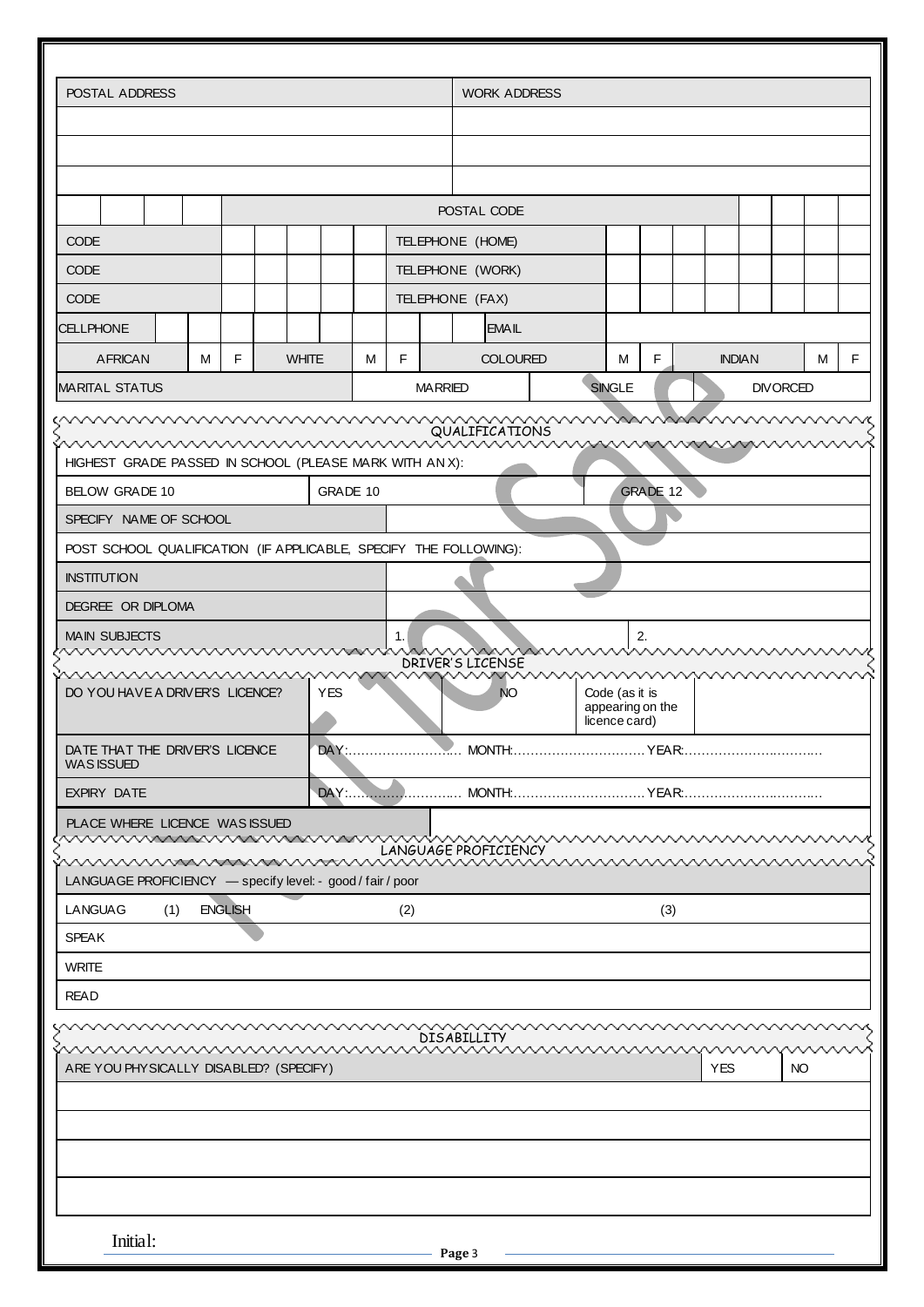|                                                                                                                                                                                                                                                                                                                                                         |            |           |                                             |            |                   | www.www.www.www.www.www.www.www.www.www.w |                        |     |
|---------------------------------------------------------------------------------------------------------------------------------------------------------------------------------------------------------------------------------------------------------------------------------------------------------------------------------------------------------|------------|-----------|---------------------------------------------|------------|-------------------|-------------------------------------------|------------------------|-----|
|                                                                                                                                                                                                                                                                                                                                                         |            |           | HEALTH                                      |            |                   |                                           |                        |     |
| ARE YOU IN GOOD HEALTH?<br><b>PHYSICALLY</b>                                                                                                                                                                                                                                                                                                            | <b>YES</b> | <b>NO</b> | <b>MENTALLY</b>                             |            |                   |                                           | <b>YES</b>             | NO. |
|                                                                                                                                                                                                                                                                                                                                                         |            |           |                                             |            |                   |                                           |                        |     |
| IF YOUR ANSWER TO ANY OF THE ABOVE IS NO, SPECIFY                                                                                                                                                                                                                                                                                                       |            |           |                                             |            |                   |                                           |                        |     |
| ANY OTHER COMMENT(S) CONCERNING YOUR HEALTH                                                                                                                                                                                                                                                                                                             |            |           |                                             |            |                   |                                           |                        |     |
| www.www.www.www.www.www.www.ww<br><u>MMMMMMMMMMMMMMMMMMMMMMMM</u><br>HAVE YOUR SERVICE PREVIOUSLY BEEN TERMINATED?                                                                                                                                                                                                                                      |            |           | PREVIOUS TERMINATION OF SERVICE (DISCHARGE) | <b>YES</b> |                   | ww                                        | <u>WWWWWWWW</u><br>NO. |     |
| IF YES, SPECIFY THE FOLLOWING REASON (SELECT ONE WITH ANX):                                                                                                                                                                                                                                                                                             |            |           |                                             |            |                   |                                           |                        |     |
| <b>RETRENCHMENT</b><br><b>MISCONDUCT</b>                                                                                                                                                                                                                                                                                                                |            |           | <b>MEDICAL UNFITNESS</b>                    |            | SEVERANCE PACKAGE |                                           | VOLUNTÁRY RESIGNATION  |     |
| DATE OF TERMINATION:                                                                                                                                                                                                                                                                                                                                    |            |           |                                             |            |                   |                                           |                        |     |
| IN INSTANCE OF VOLUNTARILY RESIGNATION, WAS THERE A DISCIPLINARY CASE PENDING?                                                                                                                                                                                                                                                                          |            |           |                                             |            |                   |                                           |                        |     |
| <b>YES</b>                                                                                                                                                                                                                                                                                                                                              |            |           | NO.                                         |            |                   |                                           |                        |     |
| (IF YES ABOVE, PROVIDE DETAILS IN A SEPARATE SHEET)                                                                                                                                                                                                                                                                                                     |            |           |                                             |            |                   |                                           |                        |     |
| <b>EMPLOYER:</b><br>ARE YOU INVOLVED IN ANY OUTSIDE BUSINESS OR ACTIVITIES, OR DO YOU HAVE ANY INTERESTS WHICH MAY CONFLICT OR ARE<br>LIKELY TO CONFLICT WITH THE EXECUTION OF ANY OFFICIAL DUTIES. SHOULD YOU BE THE SUCCESSFUL CANDIDATE FOR THIS                                                                                                     |            |           | CONFLICT OF INTEREST                        |            |                   |                                           |                        |     |
| POST?<br><b>YES</b>                                                                                                                                                                                                                                                                                                                                     |            |           |                                             |            |                   |                                           |                        |     |
|                                                                                                                                                                                                                                                                                                                                                         |            |           |                                             |            |                   | NO.                                       |                        |     |
| HAVE YOU EVER BEEN DECLARED INSOLVENT?                                                                                                                                                                                                                                                                                                                  |            |           | <b>YES</b>                                  |            |                   | NO                                        |                        |     |
|                                                                                                                                                                                                                                                                                                                                                         |            |           | CRIMININAL / OFFENCES                       |            |                   |                                           |                        |     |
| <u>uuruunnummuunnummuunnummuunnummuunnummuu</u><br><u>www.www.www.www.www.www.www.www</u><br>HAVE YOU EVER BEEN FOUND GUILTY OF A CRIMINAL OFFENCE?                                                                                                                                                                                                     |            |           |                                             | <b>YES</b> |                   |                                           | NO.                    |     |
| DOES YOUR PARTICULARS APPEAR IN PART B OF THE NATIONAL CHILD PROTECTION<br>REGISTER (SECTION 126 OF THE CHILDREN'S ACT, 2005) (ACT NO 38 OF 2005) OR THE<br>NATIONAL SEX OFFENDERS REGISTER (SECTION 42 OF THE CRIMINAL LAW (SEXUAL<br>OFFENCES AND RELATED MATTERS) AMENDMENT ACT, 2007) (ACT NO 32 OF 2007)? IF YES,<br>PARTICULARS MUST BE ATTACHED. |            |           |                                             |            |                   | <b>YES</b>                                |                        | NO. |
| HAVE YOU EVER BEEN REFERRED TO A PSYCHIATRIC HOSPITAL IN TERMS OF SECTION 77(6)<br>/OR FOUND NOT TO HAVE HAD THE NECESSARY CRIMINAL CAPACITY AND REFERRED TO A<br>PSYCHIATRIC HOSIPITAL IN TERMS OF SECTION 78(6) OF THE CRIMINAL PROCEDURE ACT? IF<br>YES, PARTICULARS MUST BE ATTACHED.                                                               |            |           |                                             |            |                   | <b>YES</b>                                |                        | NO. |
| IF YES, SPECIFY THE FOLLOWING:                                                                                                                                                                                                                                                                                                                          |            |           |                                             |            |                   |                                           |                        |     |
|                                                                                                                                                                                                                                                                                                                                                         |            |           |                                             |            |                   |                                           |                        |     |
| OFFENCE: (e.g. assault):                                                                                                                                                                                                                                                                                                                                |            |           |                                             |            |                   |                                           |                        |     |
| SENTENCE IMPOSED (MARK ONE WITH AN X):                                                                                                                                                                                                                                                                                                                  |            |           |                                             |            |                   |                                           |                        |     |
| <b>IMPRISONMENT</b>                                                                                                                                                                                                                                                                                                                                     |            |           | <b>SUSPENDED</b>                            |            |                   | <b>ADMISSION OF GUILT</b>                 |                        |     |
|                                                                                                                                                                                                                                                                                                                                                         |            |           |                                             |            | AMOUNT:           |                                           | R                      |     |
| HAVE YOU EVER BEEN FOUND GUILITY IN A DISCIPLINARY MATTER?                                                                                                                                                                                                                                                                                              |            |           |                                             |            |                   |                                           | <b>YES</b>             | NO. |
| IF YES, SPECIFY THE FOLLOWING:                                                                                                                                                                                                                                                                                                                          |            |           |                                             |            |                   |                                           |                        |     |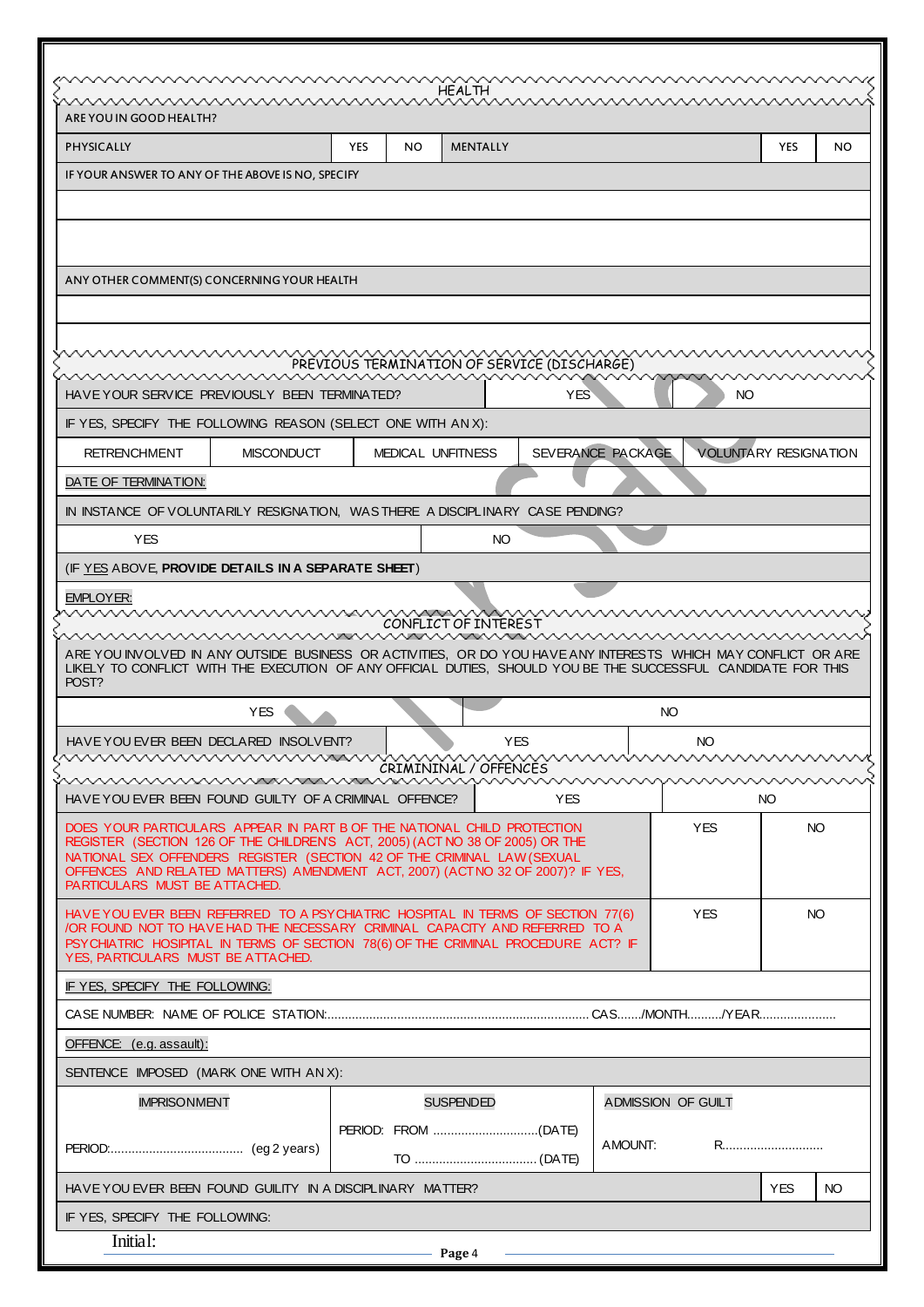| SANCTION IMPOSED: |                                                                          |                                          |            |           |
|-------------------|--------------------------------------------------------------------------|------------------------------------------|------------|-----------|
|                   |                                                                          |                                          |            |           |
|                   |                                                                          |                                          |            |           |
|                   |                                                                          |                                          |            |           |
|                   |                                                                          |                                          |            |           |
|                   | IS THERE ANY CRIMINAL, CIVIL OR DISCIPLINARY ACTION PENDING AGAINST YOU? |                                          | <b>YES</b> | <b>NO</b> |
| IF YES, SPECIFY:  |                                                                          |                                          |            |           |
|                   |                                                                          |                                          |            |           |
|                   |                                                                          |                                          |            |           |
|                   |                                                                          |                                          |            |           |
| <b>YEAR</b>       | APPOINTMENT/PROMOTIONS                                                   | <b>B. CAREER PROMOTIONS/APPOINTMENTS</b> |            |           |
|                   |                                                                          |                                          |            |           |
|                   |                                                                          |                                          |            |           |
|                   |                                                                          |                                          |            |           |
|                   |                                                                          |                                          |            |           |
|                   |                                                                          |                                          |            |           |
|                   |                                                                          |                                          |            |           |
|                   |                                                                          |                                          |            |           |
|                   |                                                                          |                                          |            |           |
|                   |                                                                          |                                          |            |           |
|                   |                                                                          |                                          |            |           |
|                   |                                                                          |                                          |            |           |
|                   |                                                                          | C. CAREER DEVELOPMENT (Training Courses) |            |           |
|                   | <b>INSTITUTION</b>                                                       | COURSE PARTICULARS                       |            |           |
| <b>YEAR</b>       |                                                                          |                                          |            |           |
|                   |                                                                          |                                          |            |           |
|                   |                                                                          |                                          |            |           |
|                   |                                                                          |                                          |            |           |
|                   |                                                                          |                                          |            |           |
|                   |                                                                          |                                          |            |           |
|                   |                                                                          |                                          |            |           |
|                   |                                                                          |                                          |            |           |
|                   |                                                                          |                                          |            |           |
|                   |                                                                          |                                          |            |           |
|                   |                                                                          |                                          |            |           |
|                   |                                                                          |                                          |            |           |
|                   |                                                                          |                                          |            |           |
| Initial:          |                                                                          | Page 5                                   |            |           |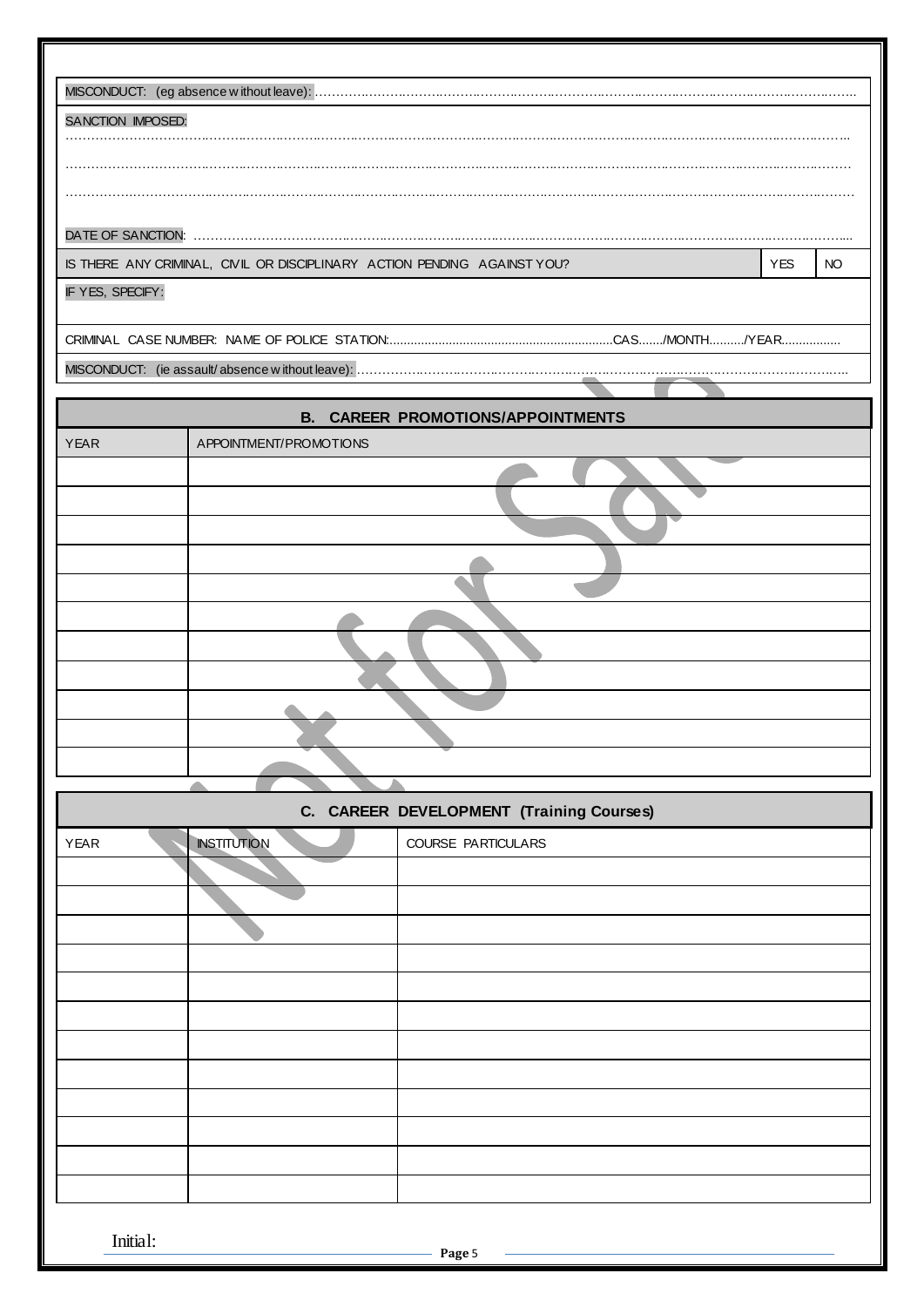|                     |          |                                                      | D. DESCRIBE THE DUTIES THAT YOU ARE PERFORMING IN YOUR PRESENT POST. |
|---------------------|----------|------------------------------------------------------|----------------------------------------------------------------------|
|                     |          |                                                      |                                                                      |
|                     |          |                                                      |                                                                      |
|                     |          |                                                      |                                                                      |
|                     |          |                                                      |                                                                      |
|                     |          |                                                      |                                                                      |
|                     |          |                                                      |                                                                      |
|                     |          |                                                      |                                                                      |
|                     |          |                                                      |                                                                      |
|                     |          |                                                      |                                                                      |
|                     |          |                                                      |                                                                      |
|                     |          |                                                      |                                                                      |
|                     |          |                                                      |                                                                      |
|                     |          |                                                      |                                                                      |
|                     |          |                                                      |                                                                      |
|                     |          |                                                      |                                                                      |
|                     |          |                                                      |                                                                      |
|                     |          | E. PREVIOUS WORK EXPERIENCE (From inception to date) |                                                                      |
| START DATE          | END DATE | COMPANY (INSTITUTION)                                | REASON FOR LEAVING                                                   |
|                     |          |                                                      |                                                                      |
|                     |          |                                                      |                                                                      |
|                     |          |                                                      |                                                                      |
|                     |          |                                                      |                                                                      |
|                     |          |                                                      |                                                                      |
|                     |          |                                                      |                                                                      |
|                     |          |                                                      |                                                                      |
|                     |          |                                                      |                                                                      |
|                     |          |                                                      |                                                                      |
|                     |          | F. PARTICULARS OF WORK REFERENCES (NOT RELATIVES)    |                                                                      |
| NAME:               |          | NAME:                                                |                                                                      |
| ADDRESS OF COMPANY: |          | ADDRESS OF COMPANY:                                  |                                                                      |
|                     |          |                                                      |                                                                      |
|                     |          |                                                      |                                                                      |
| POSTAL CODE         |          | POSTAL CODE                                          |                                                                      |
| E-MAIL              |          | E-MAIL                                               |                                                                      |
| Tel. WORK           |          | Tel. WORK                                            |                                                                      |
| <b>FAX</b>          |          | <b>FAX</b>                                           |                                                                      |